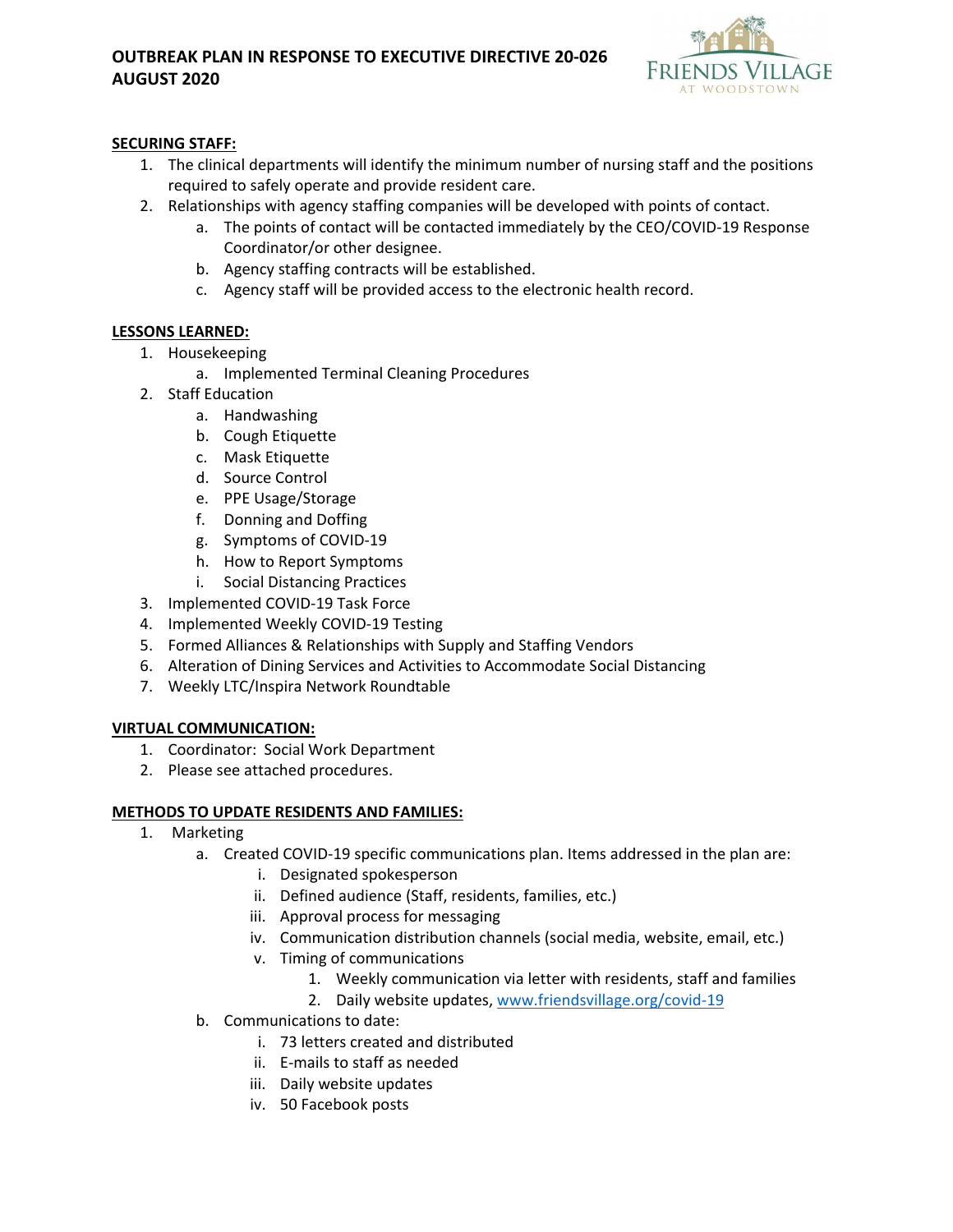# **OUTBREAK PLAN IN RESPONSE TO EXECUTIVE DIRECTIVE 20-026 AUGUST 2020**



### **PROCEDURES FOR THE SHARED USE OF RECREATIONAL ELECTRONIC DEVICES:**

#### DISINFECTING PROCEDURES

The cleanliness of any healthcare environment is important for infection prevention and control and resident well-being. Friends Village at Woodstown is dedicated to minimizing the risk of infectious transmission through adherence to established procedures for the cleaning and disinfecting of all shared recreational electronic devices.

The disinfecting procedure for all shared recreational electronic devices (includes iPads, iPods, headphones, and earbuds) is:

- 1. Electronic devices are stored in sealed containers. Each container is accompanied by a supply of EPA-approved disinfecting wipes. Containers are kept in the Life Enrichment Department Office at Friends Village at Woodstown.
- 2. The Friends Village Staff Member must wear a new pair of gloves while disinfecting a device.
- 3. The Friends Village Staff Member disinfects each device with EPA-approved disinfecting wipes by wiping the entire surface of each device prior to allowing a resident to utilize the device.
- 4. Once a resident has completed his/her session with the device, the Friends Village Staff Member wears a new pair of gloves and repeats Step #3.
- 5. Electronic devices are not placed back into their sealed containers until they are once again disinfected (Step #3) by a Friends Village Staff Member who is wearing a new pair of gloves.

#### SAGE PROCEDURES

Friends Village at Woodstown offers residents use of recreational electronic devices (iPods, iPads, headphones, earbuds). Usage is based upon availability. Any family member or resident may request the use of an electronic device.

The procedure for usage of shared recreational electronic devices is:

- 1. The family member and/or resident requests usage of an electronic device from a member of the Social Work, Life Enrichment, or Nursing Departments. Verbal or written requests are honored.
- 2. The resident may use the device for at least 15 minutes per session. Length of use is based upon demand and availability. Some sessions are brief in nature (15 minutes) due to the resident's preference and ability to communicate. Other sessions are 30 minutes or beyond if availability allows.
- 3. A member of the Social Work, Nursing or Life Enrichment Department assists each resident
- 4. with the use of the device during each session.
- 5. Disinfecting procedures must be followed by Friends Village Staff Members.

*\*\*Note: Shared recreational electronic devices cannot be used by any resident who is isolated or quarantined due to the COVID-19 Corona Virus.*